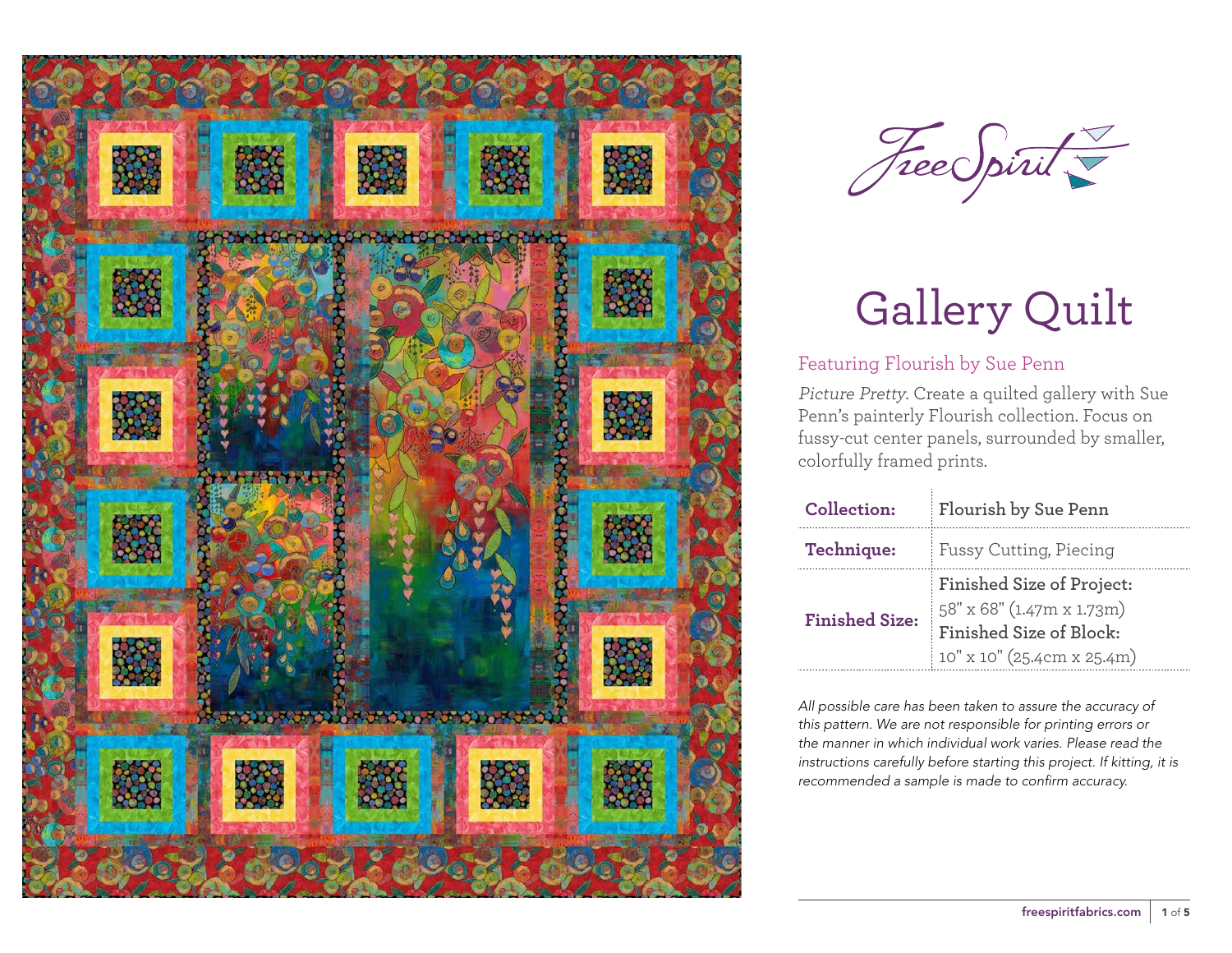*Project designed by Sue Penn | Tech edited by Alison M. Schmidt*

### **Fabric Requirements**

| <b>DESIGN</b>       | <b>COLOR</b> | <b>ITEM ID</b>  | <b>YARDAGE</b>               |
|---------------------|--------------|-----------------|------------------------------|
| (A) Picture Perfect | Panel        | PWSP030.PANEL** | $1\frac{1}{3}$ yards (1.22m) |
| (B) Modern Plaid    | Multi        | PWSP031.MULTI   | 1% yards (1.26m)             |
| (C) Blooms          | Red          | PWSP034.RED     | 1 yard (0.91m)               |
| (D) Dotty           | <b>Black</b> | PWSP032.BLACK*  | 1% yards (1.26m)             |
| (E) Impasto         | Pink         | PWSP035.PINK    | $\frac{1}{2}$ yard (0.46m)   |
| (F) Impasto         | Blue         | PWSP035.BLUE    | $\frac{1}{2}$ yard (0.46m)   |
| (G) Impasto         | Yellow       | PWSP035.YELLOW  | $\frac{3}{8}$ yard (0.34m)   |
| (H) Impasto         | Green        | PWSP035.GREEN   | $\frac{3}{8}$ yard (0.34m)   |

*\* includes binding*

*\*\* Yardage listed is 1 full panel; there will be fabric remaining for future projects.*

#### **Backing (Purchased Separately)**

| 44" (1.18m) wide     |      |              |                 |
|----------------------|------|--------------|-----------------|
| <b>Blossoms</b>      | Teal | PWSP033.TEAL | 4 yards (3.66m) |
| <b>OR</b>            |      |              |                 |
| 108" (2.74m) wide    |      |              |                 |
| <b>Tossed Floral</b> | Teal | QBSP001.TEAL | 2 yards (1.83m) |

### **Additional Recommendations**

- 100% cotton thread in colors to match
- 66" x 76" (1.67m x 1.93m) batting

| (A)                   | (B)                    | (C) | (D) |
|-----------------------|------------------------|-----|-----|
|                       |                        |     |     |
| (E)                   | (F)                    | (G) | (H) |
|                       |                        |     |     |
| <b>Backing</b><br>44" | <b>Backing</b><br>108" |     |     |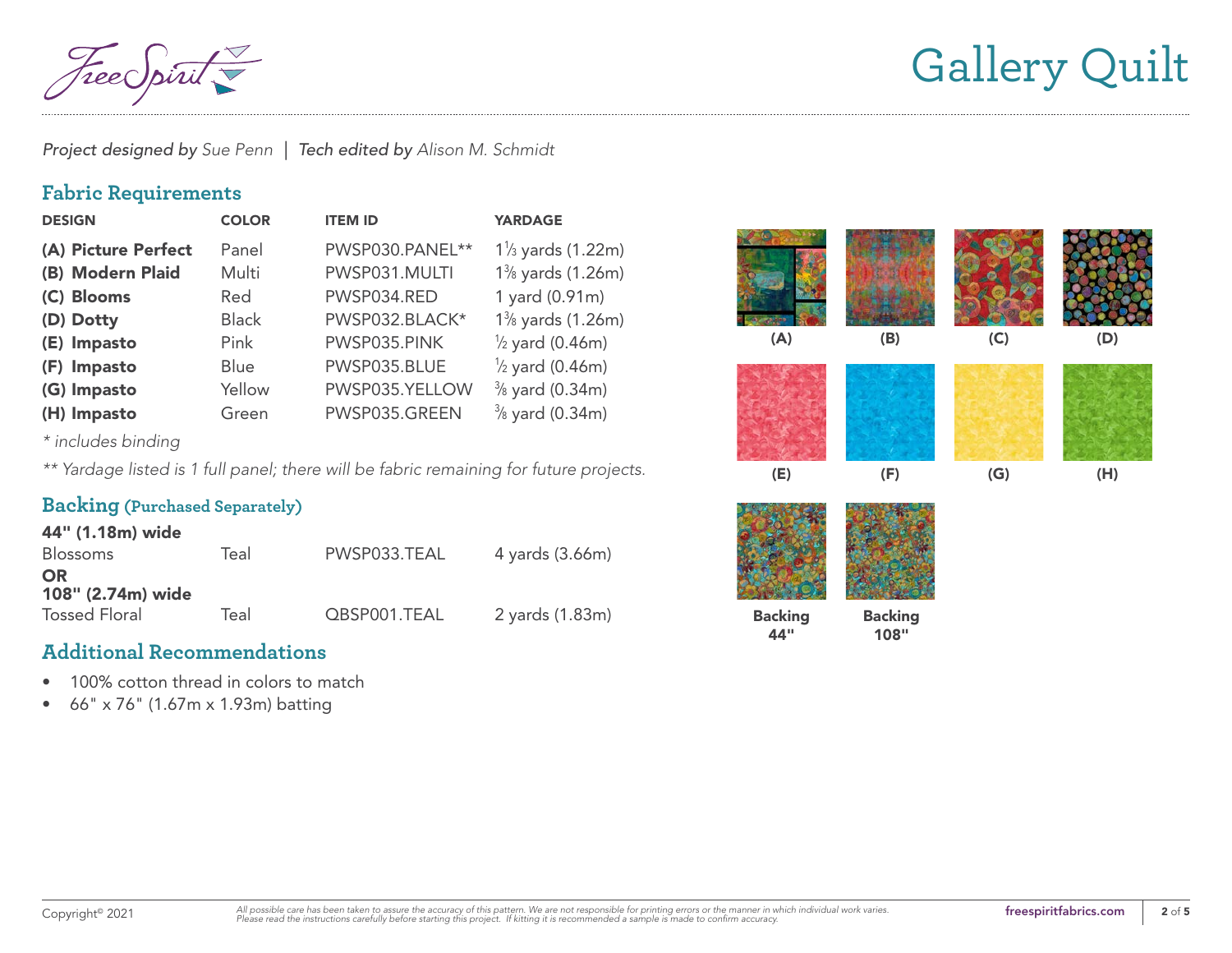#### **Cutting**

Fabric A, fussy cut referring to Figure 1: (1) 131 ⁄2" x 381 ⁄2" large panel (2)  $10\frac{1}{2}$ " x 19" small panels

#### Fabric B, cut:

(2)  $10\frac{1}{2}$ " x WOF; sub-cut (36)  $1\frac{1}{2}$ " x  $10\frac{1}{2}$ " rectangles (2)  $8\frac{1}{2}$ " x WOF; sub-cut (36)  $1\frac{1}{2}$ " x  $8\frac{1}{2}$ " rectangles (2)  $2\frac{1}{2}$ " x WOF; sub-cut (2) 21 ⁄2" x 381 ⁄2" borders

#### Fabric C, cut:

(7) 41 ⁄2" x WOF for outer borders

#### Fabric D, cut:

(3)  $4\frac{1}{2}$ " x WOF; sub-cut (18)  $4\frac{1}{2}$ " squares (8)  $2\frac{1}{2}$ " x WOF for binding (6)  $1\frac{1}{2}$ " x WOF; sub-cut (3)  $1\frac{1}{2}$ " x 38<sup>1</sup>/<sub>2</sub>" inner side borders, (2)  $1\frac{1}{2}$ " x  $30\frac{1}{2}$ " top/bottom inner borders, and (1)  $1\frac{1}{2}$ " x  $10\frac{1}{2}$ " sashing strip.

#### Fabrics E and F, cut from each:

(1)  $8\frac{1}{2}$ " x WOF; sub-cut (18)  $1\frac{1}{2}$ " x  $8\frac{1}{2}$ " rectangles (1)  $6\frac{1}{2}$ " x WOF; sub-cut (18)  $1\frac{1}{2}$ " x 6<sup>1</sup>/<sub>2</sub>" rectangles

#### Fabrics G and H, cut from each:

(1)  $4\frac{1}{2}$ " x WOF; sub-cut (18)  $1\frac{1}{2}$ " x  $4\frac{1}{2}$ " rectangles (1)  $6\frac{1}{2}$ " x WOF; sub-cut (18)  $1\frac{1}{2}$ " x 6<sup>1</sup>/<sub>2</sub>" rectangles

## **Instructions**

*All seam allowances are 1 ⁄4" and pieces are sewn right sides together. Press seam allowances open unless otherwise indicated.*

- **1.** Sew  $2\frac{1}{2}$ " x 38<sup>1</sup>/<sub>2</sub>" **Fabric B** borders to the left and right sides of the Fabric A large panel. Press. Sew a 1½" x 38½" **Fabric D** inner side border to each Fabric B border. Press.
- **2.** Sew (2)  $10^{1/2}$ " x 19" **Fabric A** small panels together with the 1½" x 10½" **Fabric D** sashing strip in between. Press. Sew the unit to the left-hand side of the pieced panel made in Step 1. Sew the remaining  $1\frac{1}{2}$ " x 38<sup>1</sup>/<sub>2</sub>" **Fabric D** inner side border to the left-hand sideof the joined units. Press. Sew (1) 1½" x 30½" **Fabric D** top/bottom border to the top, and the other to the bottom of the joined units to complete the quilt center (Fig. 1). Press.





**3.** Sew  $1\frac{1}{2}$ " **x**  $4\frac{1}{2}$ " **Fabric G** rectangles to the left and right sides of a 4½" **Fabric D** square. Press. Sew  $1\frac{1}{2}$ " x 6<sup>1</sup>/<sub>2</sub>" **Fabric G** rectangles to the top and bottom edges of the unit (Fig. 2). Press.





**4.** Repeat Step 3 to add 1½" x 6½" Fabric E rectangles to left and right sides and 1½" x 8½" **Fabric E** rectangles to the top and bottom edges of the unit (Fig. 3). Press.





Copyright<sup>®</sup> 2021 *All* possible care has been taken to assure the accuracy of this pattern. We are not responsible for printing errors or the manner in which individual work varies. **[freespiritfabrics.com](http://www.freespiritfabric.com) freespiritfabr**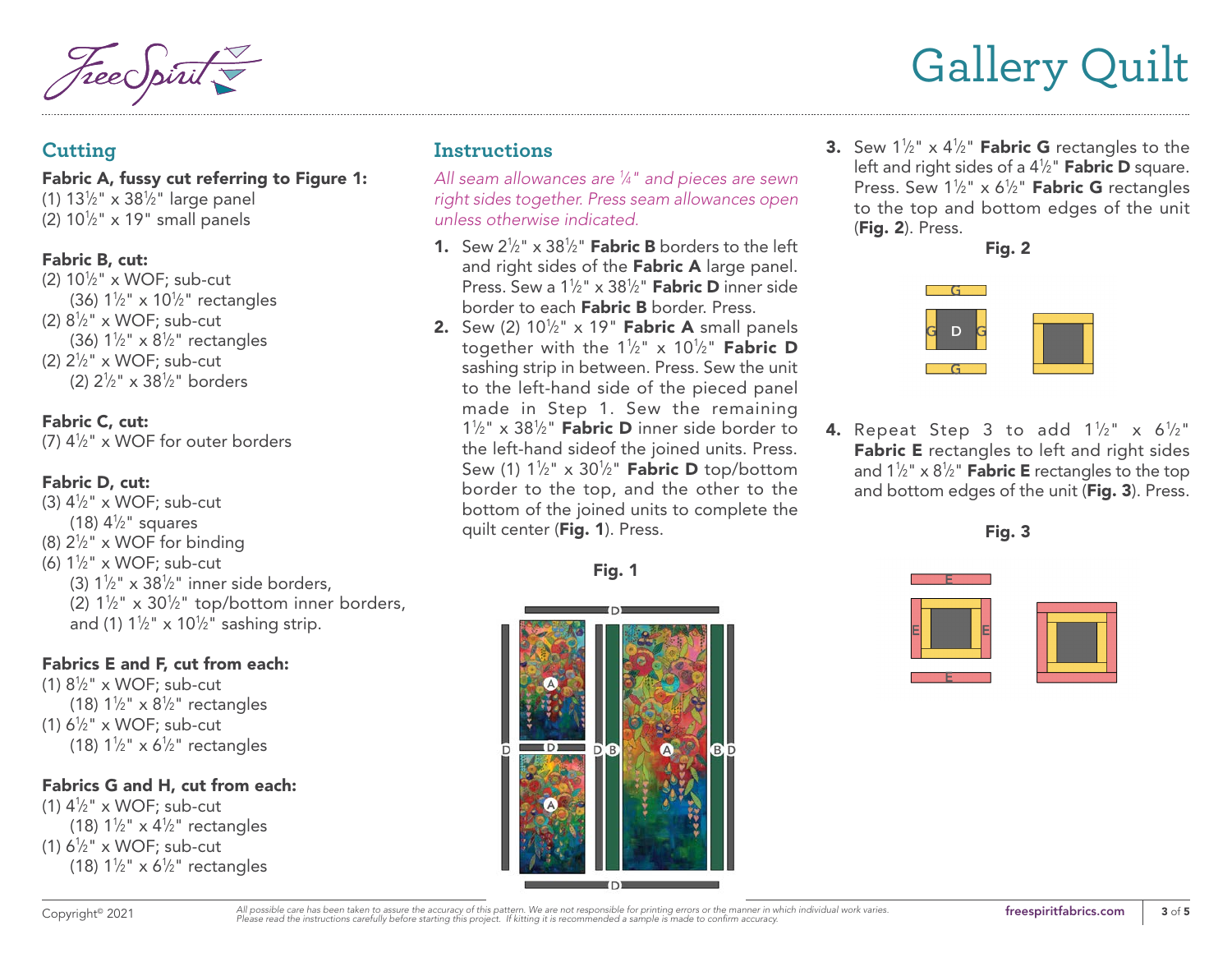

**5.** Repeat Step 3 to add 1½" x 8½" **Fabric B** rectangles to the left and right sides and  $1\frac{1}{2}$ " x  $10\frac{1}{2}$ " **Fabric B** rectangles to the top and bottom edges of the unit (Fig. 4). Press. Make a total of (9)  $G/E$  blocks, 10<sup>1</sup>/2" x 10<sup>1</sup>/2" including seam allowances.





**6.** Repeat steps 3–5, using **Fabric H** instead of **Fabric G** rectangles in step 3, and using Fabric F instead of Fabric E rectangles in step 4, to make a total of (9) H/F blocks. (Fig. 5).

Fig. 5



H/F Block Make 9.

## **Quilt Top Assembly**

- 7. Referring to the **[Quilt Layout](#page-4-0)** diagram on [page 5](#page-4-0), arrange (2) G/E and (2) H/F blocks along the left and right sides of the quilt center in two columns. Sew the blocks together along adjacent edges. Press. Sew one column to each side of the quilt top. Press.
- 8. Referring to the **[Quilt Layout](#page-4-0)** diagram on [page 5,](#page-4-0) arrange the remaining blocks along the top and bottom of the quilt center, in two rows of (5) blocks each. Sew the blocks together along adjacent edges. Press. Sew one row to the top, and the other to the bottom edge of the quilt top. Press.
- 9. Sew the Fabric C WOF strips together along the short ends using diagonal seams. Press and trim seam allowances to  $\frac{1}{4}$ ".
- 10. Measure the quilt vertically through the center and cut (2) side borders to fit (601 ⁄2" long). Sew one side border to either side of the quilt top. Press.
- 11. Repeat Step 10, measuring horizontally, to trim and add 581 ⁄2"long top/bottom borders.

### **Finishing**

- **12.** Sew together the  $(8)$   $2\frac{1}{2}$ " x WOF **Fabric D** binding strips end to end using diagonal seams. Press the seams open. Press the binding strip in half wrong sides together.
- 13. Layer the backing (wrong side up), batting, and quilt top (right side up). Baste the layers together and quilt as desired. Trim excess batting and backing even with the top of quilt through all layers matching all raw edges. Miter corners. Stop approximately 12" (30.48cm) from where you started. Lay both loose ends of binding flat along quilt edge. Where these two loose ends meet, fold them back on themselves and press to form a crease. Using this crease as your stitching line, sew the two open ends of the binding together right sides together. Trim seam to ¼" (.64cm) and press open. Finish sewing binding to quilt.
- 14. Turn the binding to the back of the quilt and hand stitch in place.